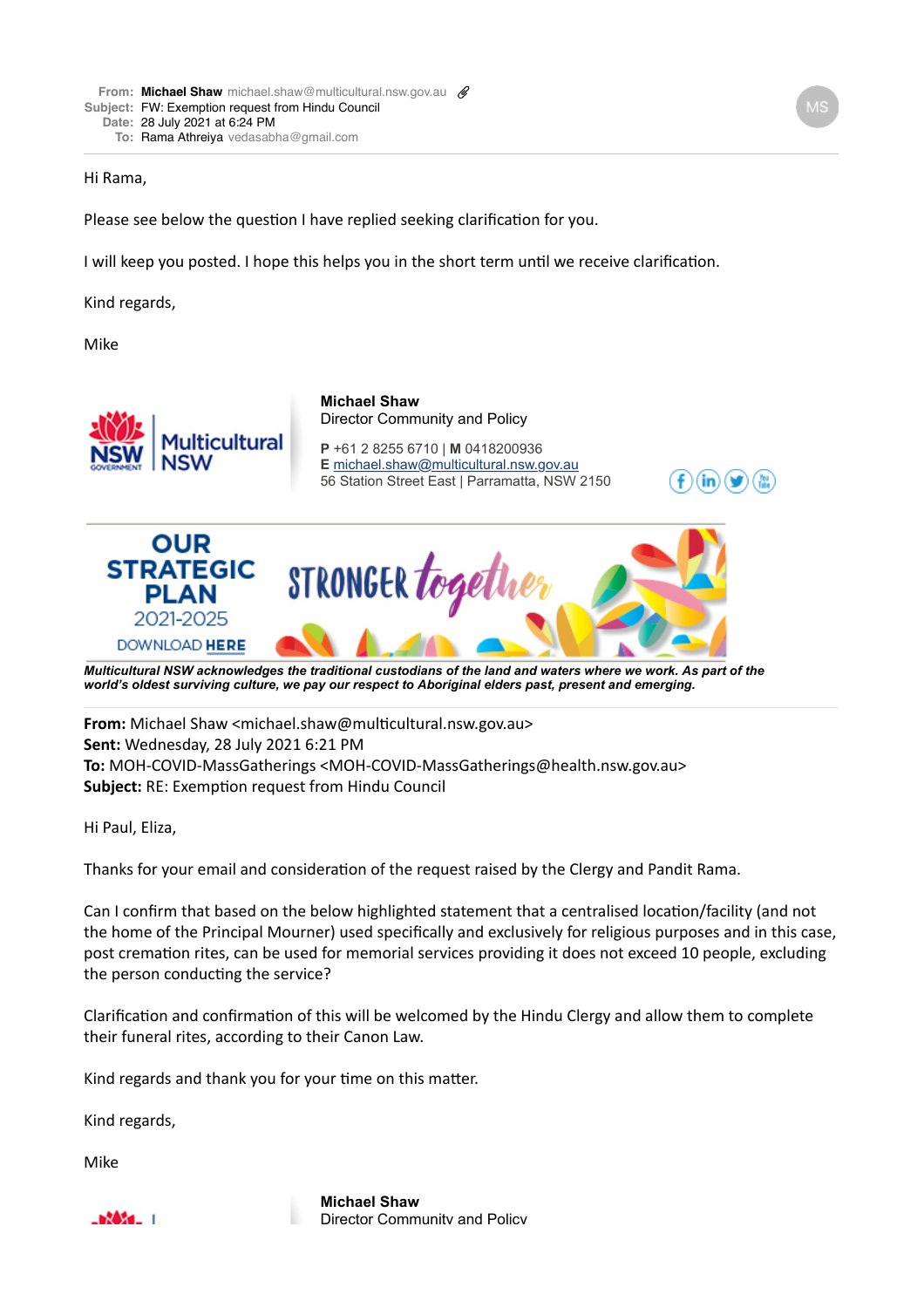

**P** [+61 2 8255 6710](tel:+61%202%208255%206710) | **M** 0418200936 **E** [michael.shaw@multicultural.nsw.gov.au](mailto:michael.shaw@multicultural.nsw.gov.au) 56 Station Street East | Parramatta, NSW 2150





Director Community and Policy

*[Multicultural NSW acknowledges the traditional custodians of the land and waters where we work. As part](https://multicultural.nsw.gov.au/other-publications/strategic-plan-2021-2025) of the world's oldest surviving culture, we pay our respect to Aboriginal elders past, present and emerging.*

**From:** MOH-COVID-MassGatherings [<MOH-COVID-MassGatherings@health.nsw.gov.au>](mailto:MOH-COVID-MassGatherings@health.nsw.gov.au) **Sent:** Tuesday, 27 July 2021 5:29 PM **To:** Michael Shaw <michael.shaw@multicultural.nsw.gov.au> **Cc:** MOH-COVID-MassGatherings < [MOH-COVID-MassGatherings@health.nsw.gov.au>](mailto:MOH-COVID-MassGatherings@health.nsw.gov.au); **Subject:** Exemption request from Hindu Council

Dear Mike

The exemption request made on behalf of the Pandit Rama of the Australian Council of Hindu Clergy was assessed by a senior NSW Health Medical Officer acting as a delegate of the Minister for Health and Medical Research. I wish to advise that after careful consideration, the request for an exemption has not been approved. 

We acknowledge this is not the result they had hoped for. This is a necessary action to protect all people of NSW, including those who would be at grave risk should they contract COVID-19. Gatherings and movement should be limited as much as possible, and face-to-face engagements postponed where possible whilst the stay-at-home directions are in place, so that we can get on top of this outbreak.

Under Public Health (COVID-19 Temporary Movement and Gathering Restrictions) Order 2021, people in Greater Sydney must not leave home without a reasonable excuse. A reasonable excuse includes to provide pastoral care if you are a priest, minister of religion or member of a religious order. Generally, visiting another person is not a reasonable excuse to leave home. Certain exceptions apply including where the visit is for work, to provide care or assistance, including personal care, to a vulnerable person and for compassionate reasons.

Only **one visitor** may visit a household to fulfil carers' responsibilities or to provide care or assistance, or for compassionate reasons.

Certain premises, including places of public worship have been directed to close to the public except for the purposes of a funeral or memorial service, or a gathering following a funeral or memorial service, at which there are no more than 10 persons, excluding the person conducting the service and any other person necessary for the conduct and preparation of the service.

The requirements of the **Public Health Order** are necessary to protect the health and wellbeing of the whole community at a time when there is ongoing transmission of COVID-19 in Sydney.

Anyone with even the mildest of cold-like symptoms is urged to get tested without delay and isolate until a negative result is received. Venues of concern are being identified as case investigations continue, and the list of venues is continuing to be updated. Everyone should check the NSW Health website regularly and follow the relevant health advice if they have been to a venue of concern.

We would appreciate if you could please advise the Hindu Clergy of this decision.